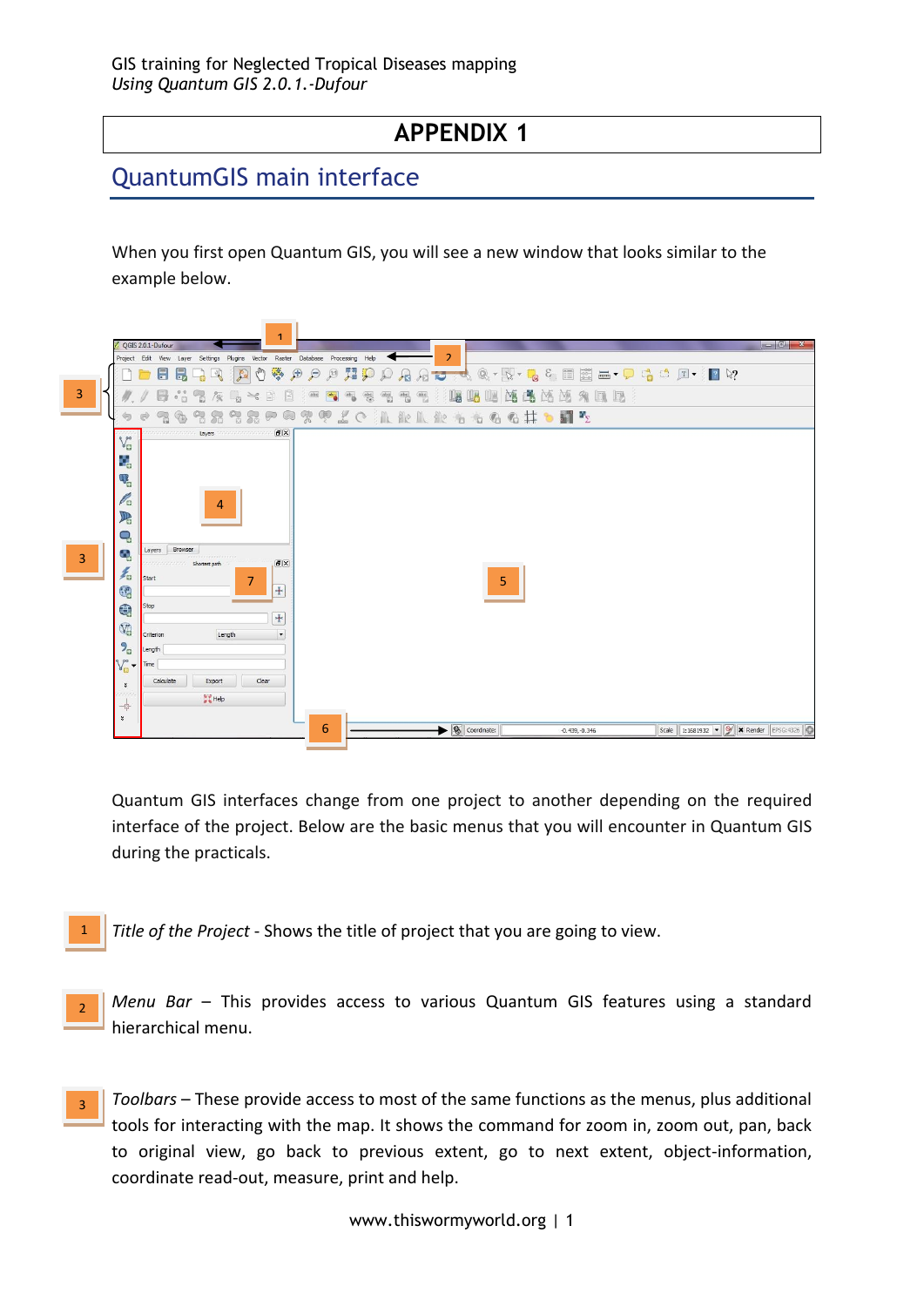GIS training for Neglected Tropical Diseases mapping *Using Quantum GIS 2.0.1.-Dufour*

- *Table of Contents/Map Legend* (TOC) Shows the layers that can be turned on  $\blacksquare$  or off and the legend, attributes symbols and query symbols available for the corresponding project. 4
	- *Display Window* Shows the feature/s that you have turn on **X** from the TOC. 5
- *Status Bar* Shows you your current position in map coordinates (e.g. metres or decimal degrees) as the mouse pointer is moved across the map view. To the left of the coordinate display in the status bar is a small button that will toggle between showing coordinate position or the view extents of the map view as you pan and zoom in and out. 6
- *Data sources browser*  In previous versions, QGIS browser was only provided as an external application which enables us to explore our spatial data sets. In QGIS 2.0.1-*Dufour* this application is also integrated in the QGIS framework as an additional panel just below the Table of Contents. 7

#### *Quantum GIS toolbars and some other components*

**Toolbars** are divided by thematic (greyed icons means they are inactive because the appropriate conditions to use them are not fulfilled). Some of them are included by default in QGIS and others can be added/removed from the interface:

| <b>File</b>                     | $\blacksquare$<br>$\Box$                                                                                             |
|---------------------------------|----------------------------------------------------------------------------------------------------------------------|
| <b>Manage Layers (vertical)</b> | $\mathcal{G}$ is a $\mathcal{L}$ is a compact of $\mathcal{E}$<br>$\rightarrow$                                      |
| <b>Map Navigation</b>           | 德<br>$\bigoplus$<br>建步<br>(1:1)<br>$\rtimes$ 2<br>$\mathcal{P}$                                                      |
| <b>Attributes</b>               | 880<br>疆<br>$\varepsilon$<br>$\Box$<br>$T$ $\sim$<br>$\&$ ?<br>$\Box$<br>$\equiv$ $\sqrt{2}$<br>$= -\sqrt{2}$<br>$=$ |
| <b>Label</b>                    | (abc<br>abc<br>ab <sub>0</sub><br>$\frac{abc}{\sqrt{ab}}$<br>$\frac{abc}{b}$<br>ab <sub>0</sub><br>$rac{abc}{9}$     |
| <b>Raster</b>                   | 能工能有<br>某<br>$\mathbf{H}^{\mathbf{H}}$<br>ਿੰਦ                                                                        |
| Editing/Digitizing              | $\frac{1}{2}$<br>E<br>$\sqrt[3]{3}$<br>B<br>$\gg$<br>$\mathbb{F}$<br>$\rightarrow$                                   |
| <b>GRASS plugin</b>             | EM<br>耳                                                                                                              |
| <b>Advanced Digitation</b>      | Qŧ<br>R<br>$\triangledown$<br>ă<br>$\sum_{i=1}^n$<br>75<br>ăň                                                        |

www.thiswormyworld.org | 2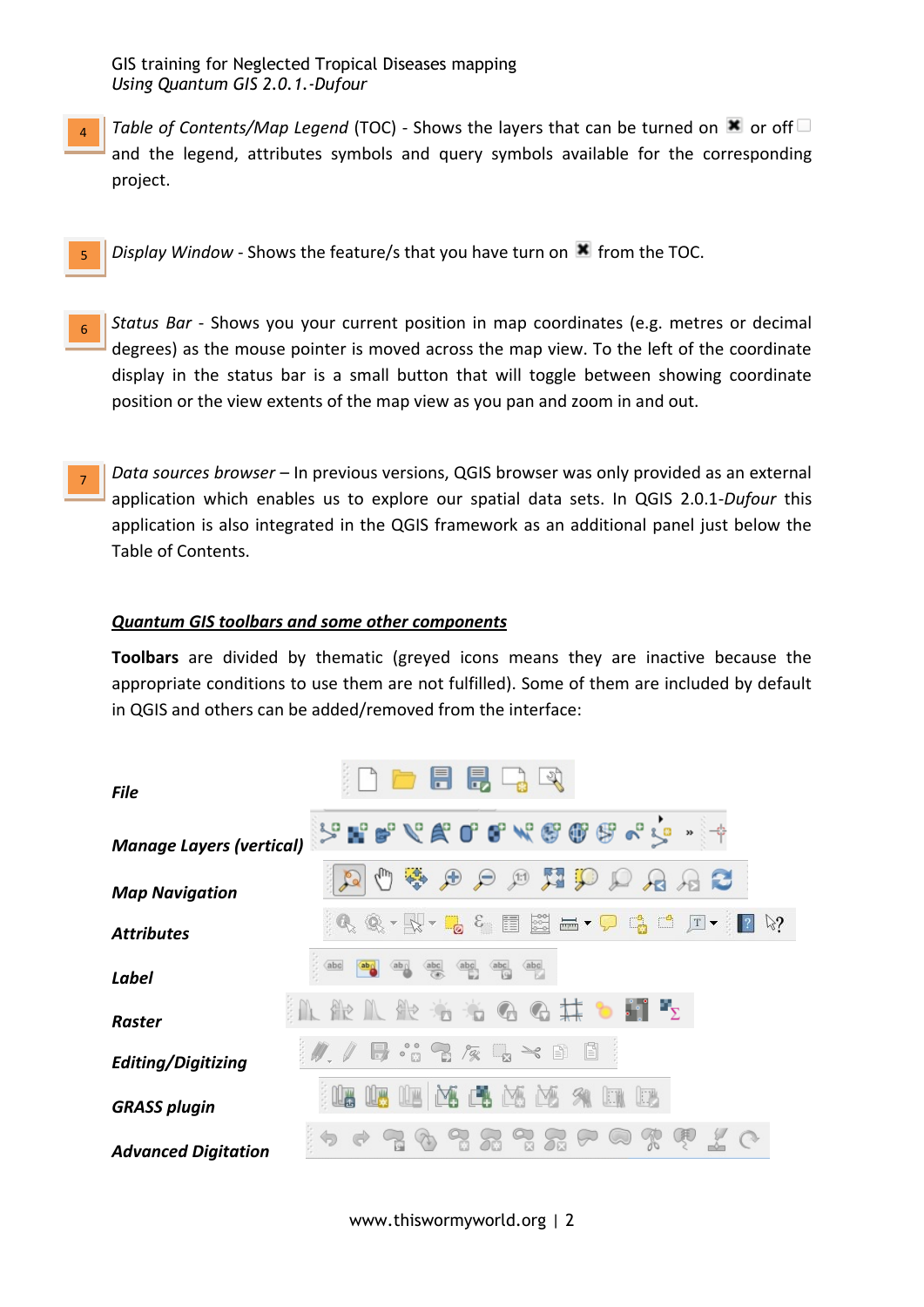# Key functions

In here, you will able to know on how to use in details the different mapping tools and other components of Quantum GIS which you'll be using in this course.

| <b>File Options</b>                                                                                                                                                                                                                                                      |  |  |  |  |
|--------------------------------------------------------------------------------------------------------------------------------------------------------------------------------------------------------------------------------------------------------------------------|--|--|--|--|
| <b>New Project</b><br>Enables you to create a new project                                                                                                                                                                                                                |  |  |  |  |
| <b>Open Project</b><br>Tool use to open an existing/previous project created in Quantum GIS                                                                                                                                                                              |  |  |  |  |
| <b>Save Project</b><br>Enables you to save the project                                                                                                                                                                                                                   |  |  |  |  |
| <b>Save Project As</b><br>Enables you to save the project in another format                                                                                                                                                                                              |  |  |  |  |
| <b>New Print Composer</b><br>Enables you to print the map/layers including the title, TOC, map overview, scale<br>bar, graph/attributes present in the layer, author and map information, logo,<br>toolbar, and other components present in the main page of the project |  |  |  |  |
| <b>Composer Manager</b><br>Enables us to access to the different composition in progress and manage them;<br>showing, removing, closing, and so on                                                                                                                       |  |  |  |  |
| Help<br>Provides the basic instruction on toolbar, TOC and other tools                                                                                                                                                                                                   |  |  |  |  |
| <b>Displaying Layers</b>                                                                                                                                                                                                                                                 |  |  |  |  |
| <b>Add Vector Layer</b><br>Enables you to add any readable existing vector format layer                                                                                                                                                                                  |  |  |  |  |
| <b>Add Raster Layer</b><br>Enables you to add any readable existing raster format layer                                                                                                                                                                                  |  |  |  |  |

www.thiswormyworld.org | 3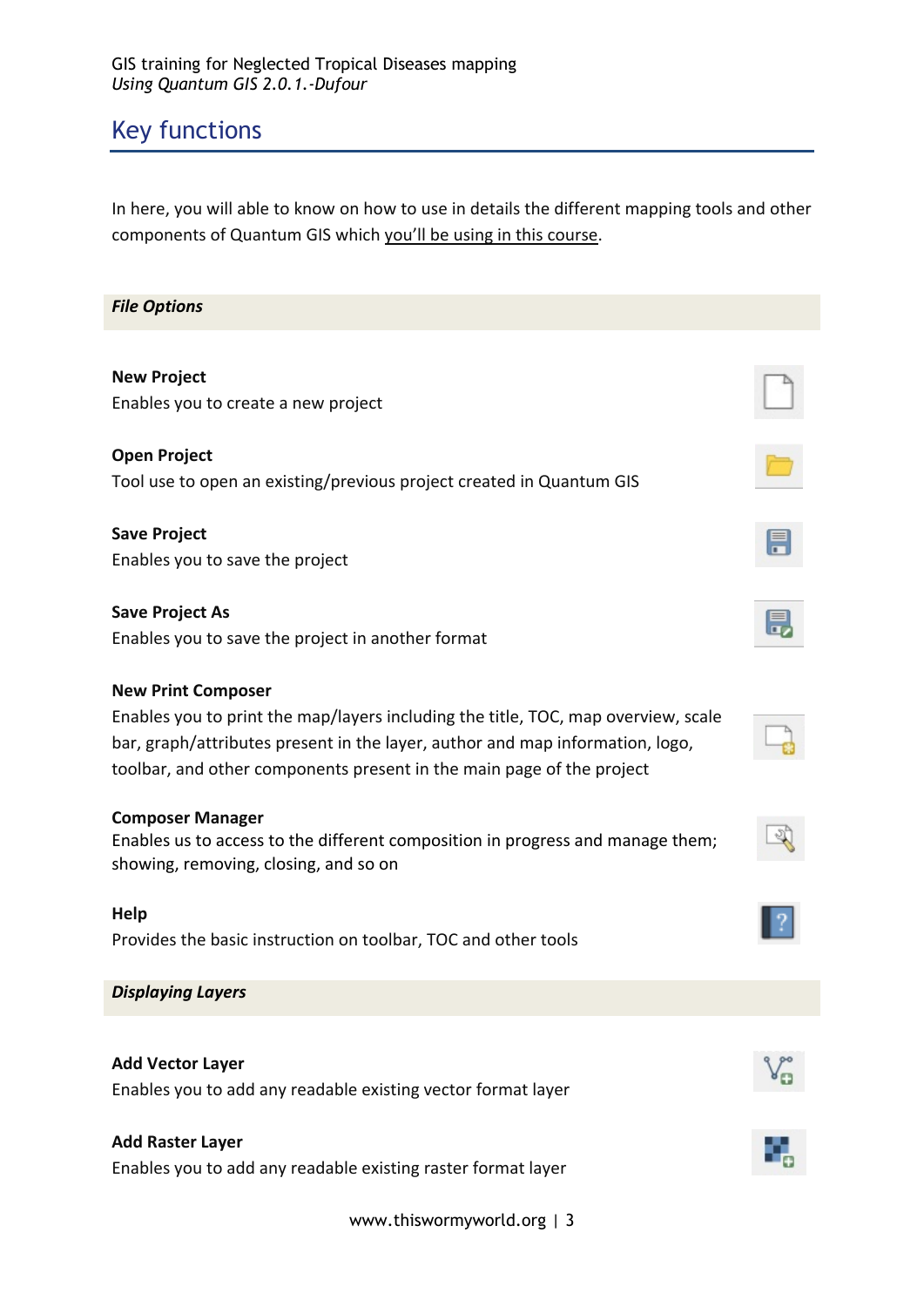| <b>Add Delimited Text Layer</b><br>Enables you to load and display delimited text files containing x,y coordinates |  |  |  |
|--------------------------------------------------------------------------------------------------------------------|--|--|--|
| <b>New Vector Layer</b>                                                                                            |  |  |  |
| Enables you to create a new layer or feature similar with Editing Tool                                             |  |  |  |
| <b>Remove Layer</b><br>Enables you to delete unwanted layer/feature. Similar with Delete Selected Tool             |  |  |  |
| <b>Table of Contents. Menu</b>                                                                                     |  |  |  |
|                                                                                                                    |  |  |  |
| Turns layer on or off                                                                                              |  |  |  |
| Click the box to turn on $\mathbf x$ or off $\Box$ the layer/s                                                     |  |  |  |
| Folder icon in the TOC                                                                                             |  |  |  |
| This represents a group of layers in the TOC                                                                       |  |  |  |
| Grayed colour means only selected layers are visible in the group of layers                                        |  |  |  |
| <b>Navigation toolbars</b>                                                                                         |  |  |  |
|                                                                                                                    |  |  |  |
| Zoom in                                                                                                            |  |  |  |
| Click once in the map to zoom in or drag a box over the particular area                                            |  |  |  |
| Zoom out                                                                                                           |  |  |  |
| Click once in the map                                                                                              |  |  |  |
| <b>Panning</b>                                                                                                     |  |  |  |
| Click in the map, hold down the mouse button, and drag in any direction                                            |  |  |  |
|                                                                                                                    |  |  |  |
| Zoom to Full                                                                                                       |  |  |  |
| Click to return to default view or view the full map layer/s                                                       |  |  |  |
| Go back to previous extent                                                                                         |  |  |  |
| Click to go back to the previous view                                                                              |  |  |  |
| Go to next extent                                                                                                  |  |  |  |
| Click to view the next extent of the map/layer                                                                     |  |  |  |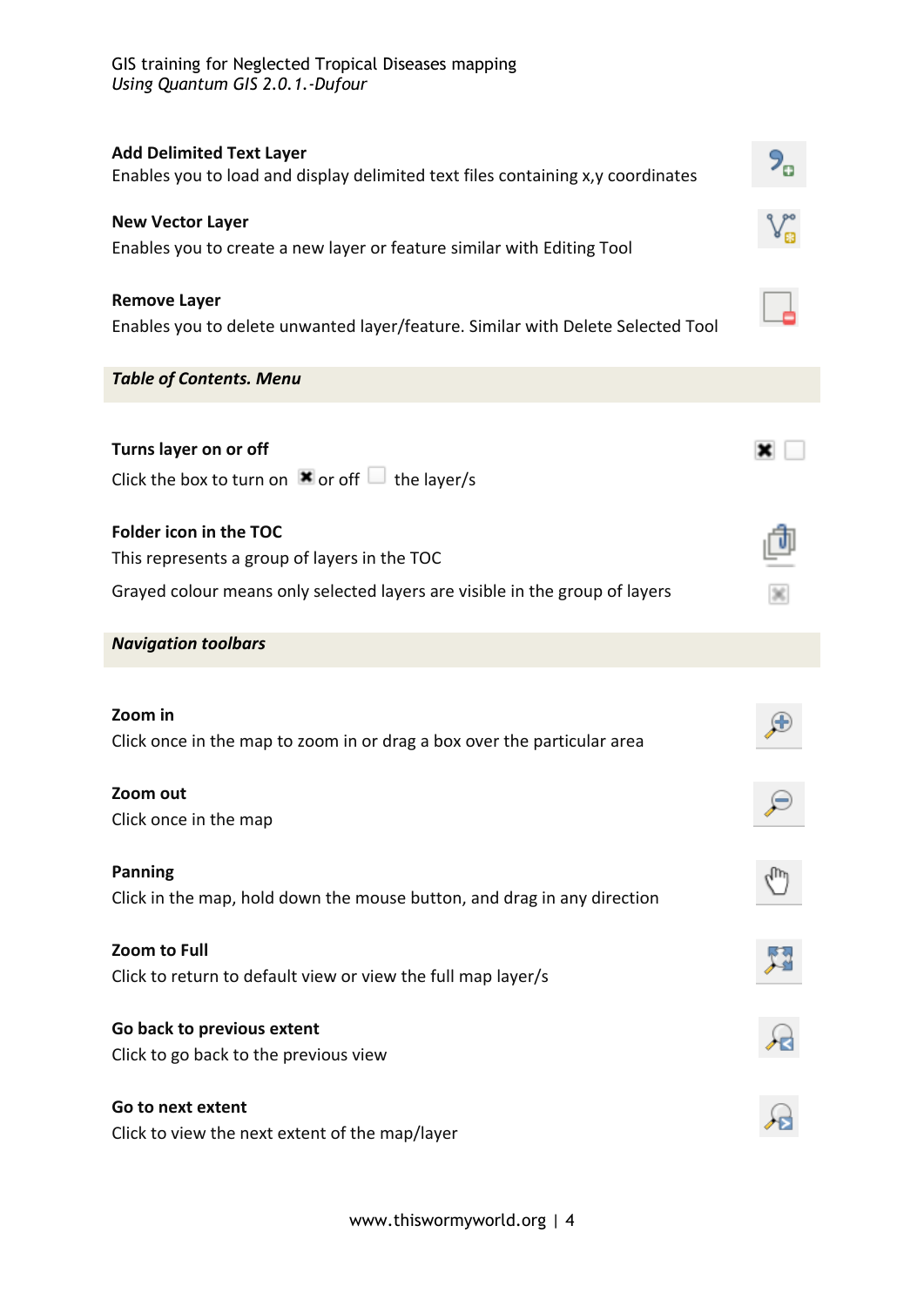GIS training for Neglected Tropical Diseases mapping *Using Quantum GIS 2.0.1.-Dufour* **Zoom to Selection** Click to view the selected part of map layer/s **Zoom to Layer** Click to view a particular map layer **Refresh** Click to refresh the display window *Object Information* **Identify Features** Click to activate and point to the layers you want to view the information **Open Attribute Table** Click to open the table of a layer **Select Features** Click to activate and point to the layers you want to select **Deselected Features from all layers** Click to deselect the features you have previously selected **Measure Line** Click to activate and point to the layer if you want to measure the distance. Use the mouse to draw a line representing the distance you wish to measure. The line can have one or more line segments. Double-click to end the line. The length you measured is displayed in the browser status bar or in the textbox **Measure Area** la. Click to activate and point to the polygon feature if you want to measure the area *Plugins (Spatial Query and fTools)* **Spatial Query** Enables us to make a spatial query (select features) in a target layer with regard to another layer. **Intersect** Overlay layers such that output contains areas where both layers intersect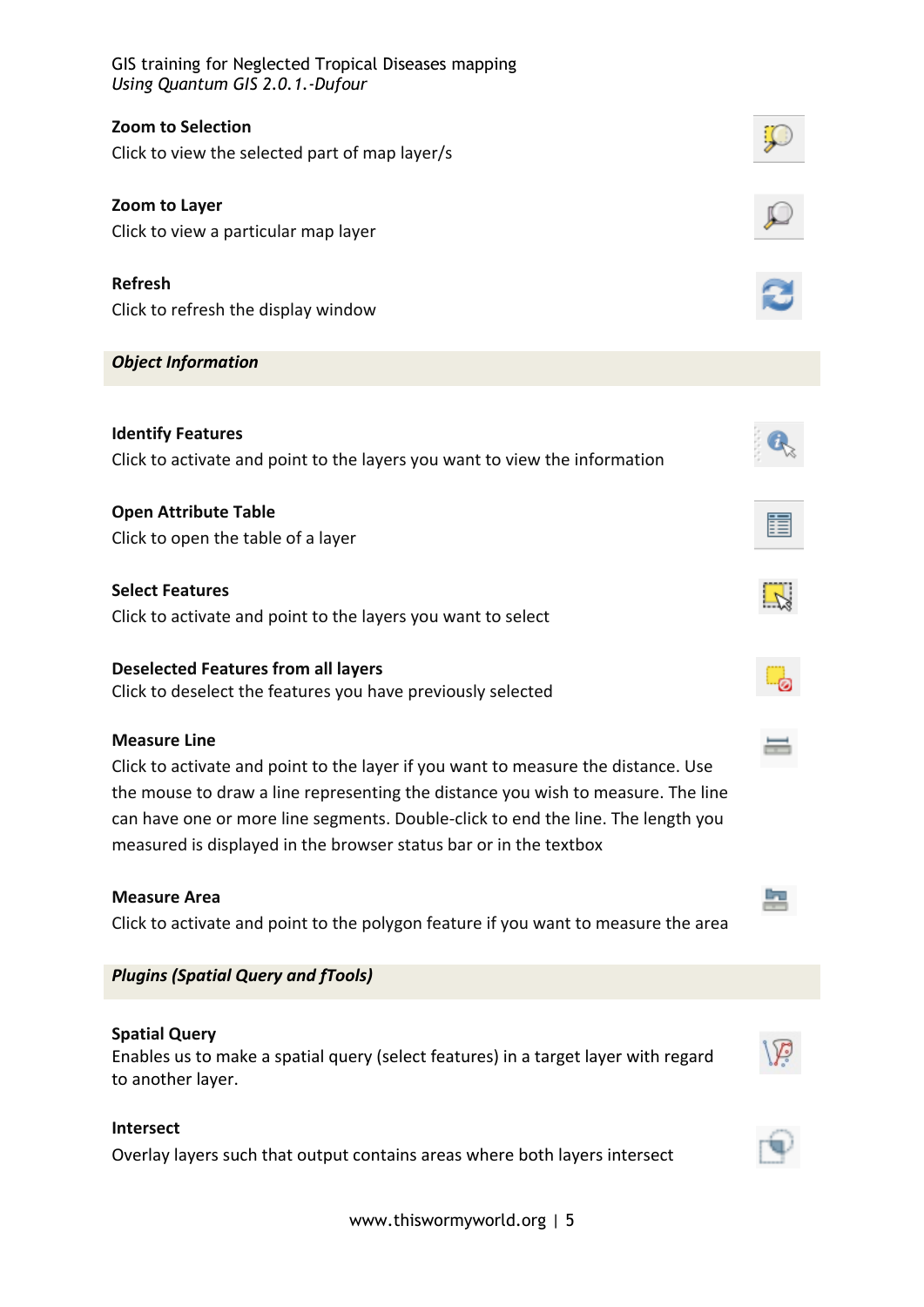GIS training for Neglected Tropical Diseases mapping *Using Quantum GIS 2.0.1.-Dufour*

#### **Union**

Overlay layers such that output contains intersecting and non-intersecting areas

## **Buffer**

Create buffer(s) around features based on distance, or distance field

## *GDAL tool (Geoprocessing tools)*

#### **Merge**

This utility will automatically mosaic a set of images.

## **Clipper**

This utility enables you to extract a set of raster data using a vector file as contour mask.





77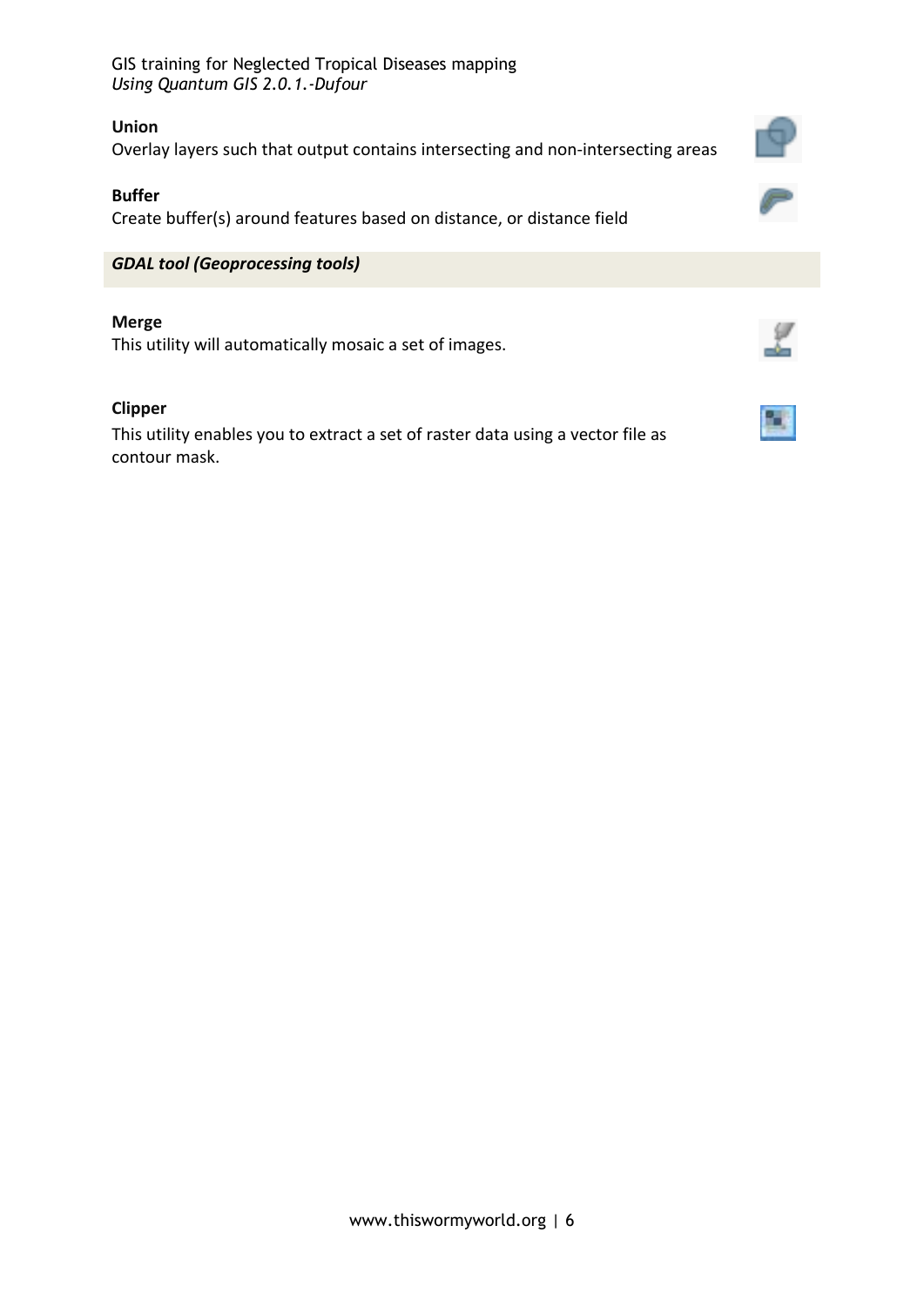## Glossary of terms

**Attributes.** Non spatial information about a geographic feature in a GIS, usually stored in a table and linked to the feature by a unique identifier. For example, attributes of a river might include its name, length, and sediment load at a gauging station. In raster datasets, information associated with each unique value of a raster cell.

**Chropleths.** A choropleth map ("area/region" + "multitude") is a thematic map in which areas are shaded or patterned in proportion to the measurement of the statistical variable being displayed on the map, such as population density or percapita income. The choropleth map provides an easy way to visualize how a measurement varies across a geographic area.

**COM or serial port** is a serial communication physical interface through which information transfers in or out one bit at a time. Throughout most of the story of personal computers, data transfer through serial ports connected the computer to devices such as terminals and various peripherals.

**Comma Separated Values (.csv) files.** A comma-separated values (**CSV**) file stores tabular data (numbers and text) in plain-text form. Plain text means that the file is a sequence of characters, with no data that has to be interpreted instead, as binary numbers. A CSV file consists of any number of records, separated by line breaks of some kind; each record consists of fields, separated by some other character or string, most commonly a literal comma or tab. Usually all records have an identical sequence of fields.

**Feature.** A representation of a real-world object on a map (i.e. a building, a road section, a river, etc.).

**Geographic Coordinate System.** A geographic coordinate system is a coordinate system that enables every location on the Earth to be specified by a set of numbers or letters. A reference system uses latitude and longitude to define the locations of points on the surface of the Earth. A geographic coordinate system definition includes a datum, prime meridian, and angular unit. A common choice of coordinates is latitude, longitude and elevation (e.g. **WGS84**).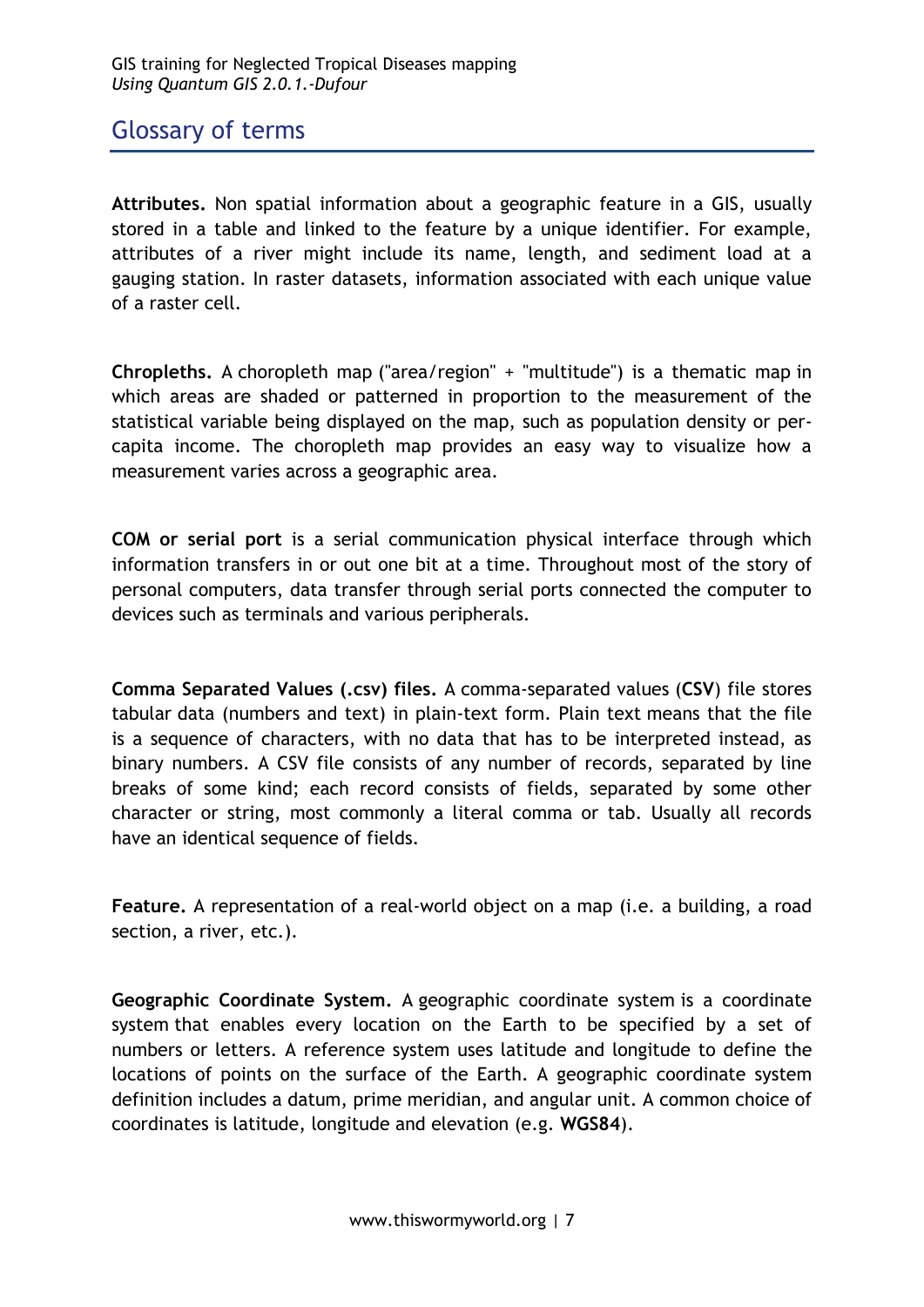**Geometry.** The measures and properties of points, lines and surfaces. In a GIS, geometry is used to represent the spatial component of geographic features.

**Geopositioning.** Geopositioning is a method that facilitates the location of a single point relative to the surface of the earth.

**GPS (Global Positioning System).** It is a global navigation satellite system (GNSS) developed by the United States Department of Defence and managed by the United States Air Force 50th Space Wing.

**Histogram**. A graph showing the distribution of values in a set of data. Individual values are displayed along a horizontal axis, and the frequency of their occurrence is displayed along a vertical axis.

**Labels.** In cartography, text placed on or near a map feature that describes or identifies it.

**Layer.** The visual representation of a geographic dataset in any digital map environment. Conceptually, a layer is a slice or stratum of the geographic reality in a particular area, and is more or less equivalent to a legend item on a paper map. On a road map, for example, roads, national parks, political boundaries, and rivers might be considered different layers.

**Legend.** The description of the types of features included in a map, usually displayed in the map layout. Legends often use graphics of symbols or examples of features from the map with a written description of what each symbol or graphic represents.



**Plugin or Plug-in.** A small software application that extends the functionality of a Web browser or any specific software (*i.e. Quantum GIS*).

**Projected Coordinate System.** A reference system used to locate x, y, and z positions of point, line, and area features in two or three dimensions. A projected coordinate system is defined by a geographic coordinate system, a map projection, any parameters needed by the map projection, and a linear unit of measure (e.g. WGS84 World Mercator).